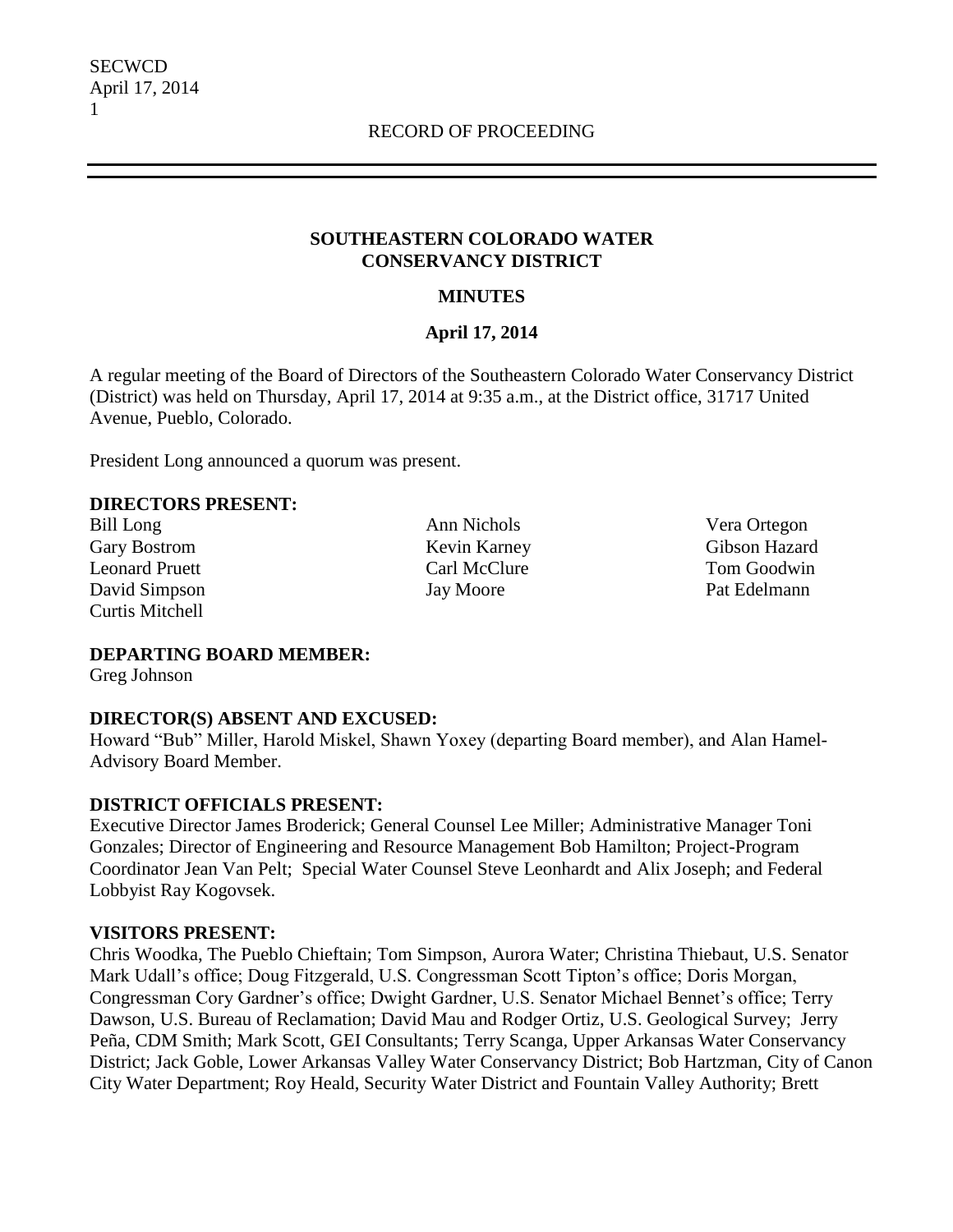Gracely, Colorado Springs Utilities; Steve Witte, Colorado Division of Water Resources; and Bob Leach, Scanio Family LTD.

## **INTRODUCTION OF VISITORS:**

President Long welcomed the visitors to the meeting, and asked them to introduce themselves and identify the organization they represented.

# **ACTION ITEMS:**

# SWEARING IN OF APPOINTED BOARD MEMBERS

Lee Miller said he had received a Court Order appointing Pat Edelmann, Tom Goodwin, Bill Long, Curtis Mitchell, and Ann Nichols to four-year terms on the District Board. He asked that Mr. Edelmann, Mr. Goodwin, Mr. Long, Mr. Mitchell, and Ms. Nichols stand and repeat the oath. After reading the oath, the appointed Board members were asked to sign the oath, for filing with the court.

President Long welcomed Mr. Edelmann and Mr. Mitchell as the new members appointed to serve on the Board, and congratulated the reappointed members.

President Long expressed to Greg Johnson his great contribution and knowledge he has provided while serving on the Board since April 2006. Mr. Johnson was presented an Outstanding Service Award plaque and a Water Buffalo plate. Mr. Johnson said he had observed the District long before he was appointed to the Board, and has seen the District progress a lot in the past years. Mr. Johnson thanked the Board for the gifts and the opportunities that were provided.

## **APPROVAL OF MINUTES:**

President Long asked if the members of the Board had received their copy of the minutes of the March 20, 2014 Board meeting, and if there were any corrections or additions. Hearing none, Mrs. Ortegon moved, seconded by Mr. Pruett, to approve the minutes. Motion unanimously carried.

# **FINANCE COMMITTEE REPORT:**

Treasurer Ann Nichols reported the financial statement for March 2014 was posted to the Board website for review. Treasurer Nichols moved, seconded by Dr. Moore, for acceptance of the March 2014 financial statement and payment of the April 2014 bills. Motion unanimously carried.

## **CONSENT ITEMS:**

None

## **PRESENTATIONS:**

WINTER WATER PROGRAM Lee Miller presented a PowerPoint titled, *Winter Water Storage Program (WWSP) a Primer,* reviewing the following:

- History
- Participating Direct-Flow Entities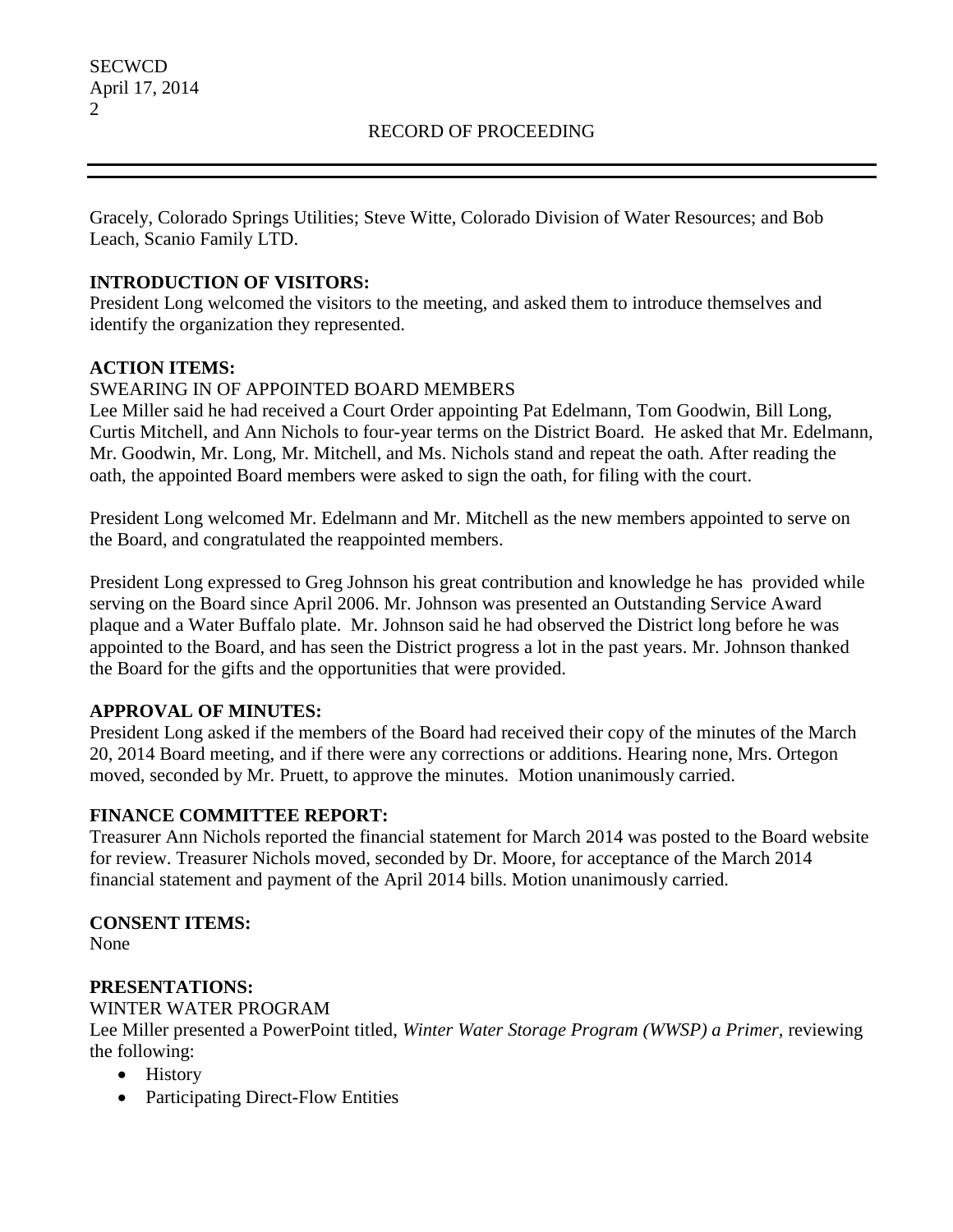- Participating Storage Entities
- Winter Storage Operations
- Upstream Stipulation
- Venezia Stipulation
- Allocation of Stored Water
- Storage in Pueblo Reservoir
- Change of Use of WWSP Water Rights
- Storage in Non-Project Facilities
- Relationship to Upstream Exchanges
- Displaced Water

President Long recessed the District meeting for the Public Hearing at 10:00 a.m.

# PUBLIC HEARING-SCANIO FAMILY LTD PETITION FOR INCLUSION

President Long called the Public Hearing to order at 10:00 a.m. on the petition for inclusion filed by Scanio Family LTD, which consists of 1,843 acres, more or less, of property near the City of Pueblo into the Southeastern Colorado Water Conservancy District.

President Long asked if a representative of the petitioner was present, Robert Leach of Horizon Communities, Inc. representing Scanio Family LTD was present. Mr. Leach would provide input after staff provides its input into the petition.

There were no objectors that provided written comments.

Mr. Bob Hamilton reported at the Board meeting held on March 20, 2014, the Board ordered that a notice of the filing of this petition to be published in a newspaper of general circulation within the county where the land is located, which notice must consist of three publications once a week for three consecutive weeks, and that the notice state the filing of this petition, the name of the petitioner, and a descriptions of lands -- giving notice to all persons interested to appear at this time and location to show cause in writing why the petition should not be granted, and that this Hearing must be held within 30 days of the last publication --pursuant to Colorado Revised Statute Section 37-45-136(2).

This notice was published in the Pueblo Chieftain, a newspaper of general circulation in Pueblo County. A copy of the newspaper's affidavit of publication is in the public record. The last publication date was April 14, 2014, which was less than 30 days ago.

A petition was received in August of 2013 from the Scanio Family LTD., requesting that its property be annexed into the District. Upon receipt of this petition, staff reviewed the petition and determined the legal description was adequate. In mid-December 2013, a revised legal description was submitted reducing the area by 9 acres to the current 1,843 acres. Legal counsel reviewed the petition and determined it was in compliance with the Water Conservancy inclusion statute found in Colorado Revised Statutes, Section 37-45-136. Staff has determined the following: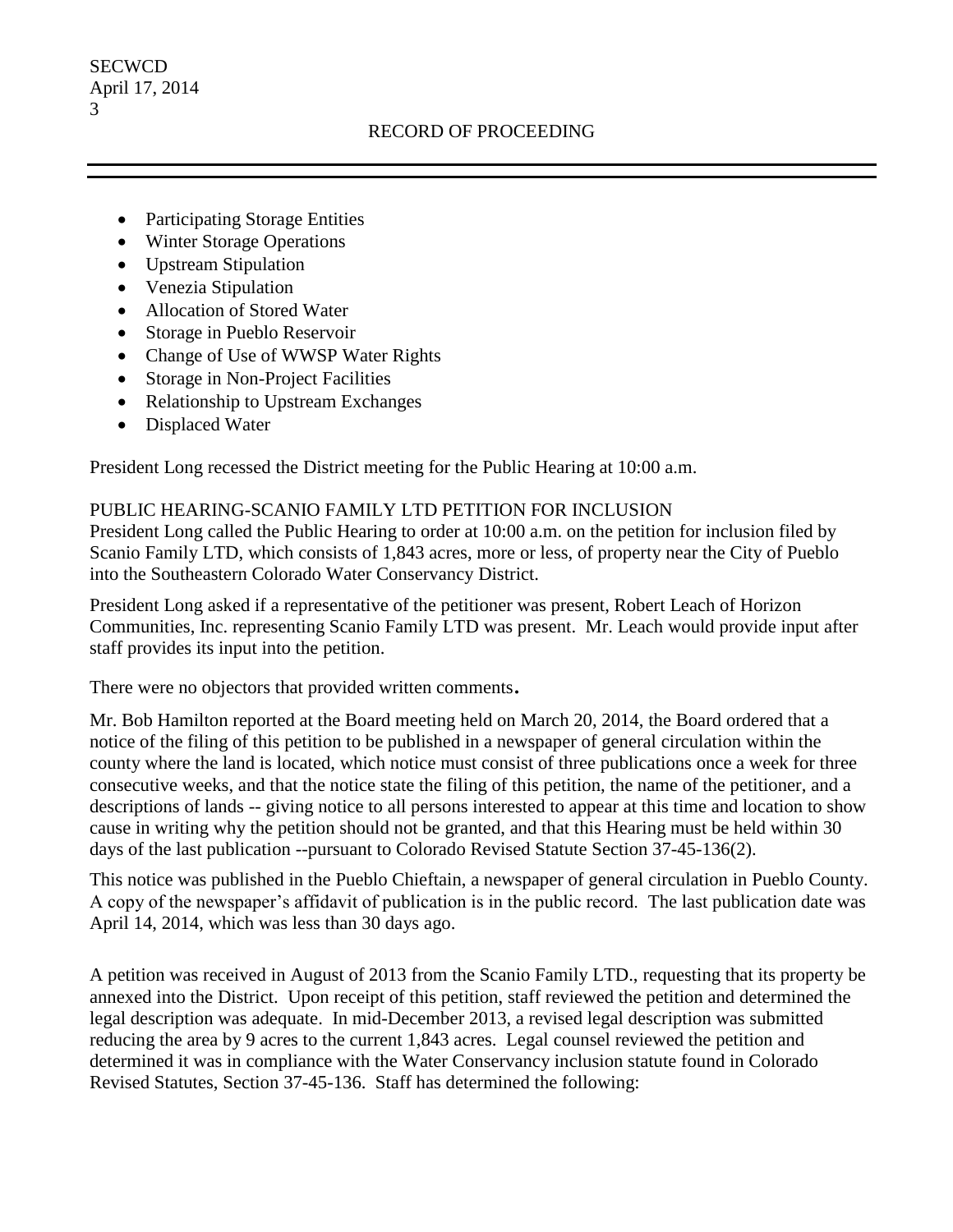- --The Legal description is adequate.
- --The total area included in this petition is 1,843 acres.
- --The assessed valuation for 2013 is \$7,711.00.
- --Required signatures were properly notarized, as required by statute.

The District currently does not have an adopted written procedure/policy for handling individual property owner petitions for inclusions. The procedures we are following today are based on state statutes, the "Inclusion Manual", and on advice from legal counsel.

The District administers the Fryingpan-Arkansas Project, which is a federally authorized Reclamation project. Under the District's Repayment Contract with Reclamation, and applicable federal reclamation law, no changes can be made to the District's boundaries through inclusions of land - except upon the Secretary of Interior's written permission. As Petitioner, Scanio Family LTD will bear the responsibility and costs for obtaining this federal permission. Any favorable action the District takes on this petition is subject to Department of the Interior's approval. If the Board approves the petition, staff will file the appropriate documents with Reclamation.

After review, District staff is recommending that this petition be approved, subject to Department of Interior assent.

President Long welcomed Mr. Leach to comment. Mr. Leach said the proposed development will house a solar facility on approximately 940 acres, and that some of the land is already in the District. There was a lengthy discussion regarding the alignment of the AVC through this property.

President Long asked if there were any questions from the audience who did not submit a written objection, there were none.

President Long adjourned the Public Hearing at 10:38 a.m.

## **ACTION ITEMS CONTINUED**

## SCANIO FAMILY LTD PETITION FOR INCLUSION

Mr. Hamilton recommended the Board entertain a motion. Legal counsel has drafted three potential motions, any one of which may be appropriate for this petition, which are:

- 1. Motion to Approve the Petition for Inclusion of Scanio Family LTD lands, subject to Department of Interior assent; or
- 2. Motion to Not Approve the Petition of Scanio Family LTD; or
- 3. Table the action to a future meeting.

Ms. Nichols moved, seconded by Mrs. Ortegon, to approve the Petition for Inclusion of Scanio Family LTD lands, subject to Department of Interior assent. The motion passed seven to five.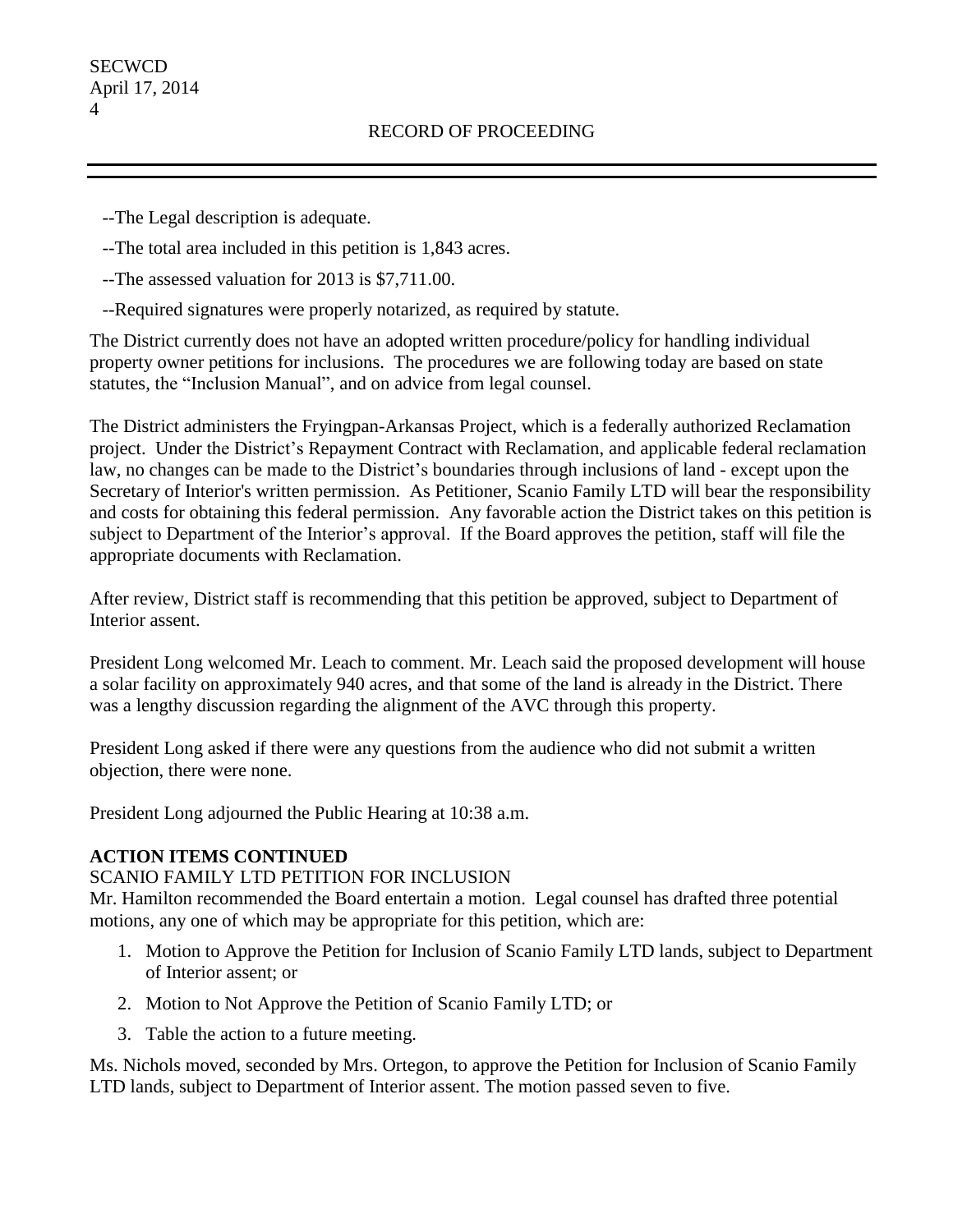Yes: Mr. Mitchell, Mr. Edelmann, Mr. Bostrom, Mr. Simpson, Ms. Nichols, Mrs. Ortegon, and Dr. Moore.

No: Mr. Hazard, Mr. Karney, Mr. McClure, Mr. Pruett, and Mr. Goodwin.

# FRYINGPAN-ARKANSAS PROJECT WATERSHED MEMORANDUM OF UNDERSTANDING (MOU)

Mr. Hamilton reported at the March 20, 2014 Board meeting, there was a presentation on the Fryingpan-Arkansas Project Memorandum of Understanding (MOU).

The purpose of the MOU is to establish joint programs to: Preplan for post-wildfire response actions in areas critical for providing and delivering water to associated Reclamation projects, Colorado-Big Thompson for Northern and the Fryingpan-Arkansas Project for this District; proactively improve the health and resiliency of forests and watersheds; and develop means for these agencies, including the addition of the Bureau of Land Management (BLM) to work together towards common goals

The Bureau of Reclamation (Reclamation) contacted the District concerning participation in the abovementioned MOU. In July of 2013 the United States Departments of Interior and Agriculture, specifically Reclamation, and the U.S. Forest Service executed a Memorandum of Understanding regarding "Western Watershed Enhancement Partnership".

In December 2013, the Northern Colorado Water Conservancy District, Reclamation, Colorado State Forest Service, and the U.S. Forest Service entered into a MOU similar to the one for the Colorado-Big Thompson Project.

At the February 6, 2014 Resource and Engineering Planning Committee (REPC) meeting, Reclamation made a presentation on the draft MOU. Following the presentation, the REPC voted to recommend the Board authorize the Executive Director to execute a Memorandum of Understanding substantially similar to the one for the Colorado-Big Thompson Project.

Mrs. Ortegon moved, seconded by Mr. Bostrom, the Board authorize the Executive Director to execute a Fryingpan-Arkansas Project Watershed Memorandum of Understanding substantially similar to the one for the Colorado-Big Thompson Project. Motion unanimously carried.

SETTLEMENT WITH CITY OF CRIPPLE CREEK (CASE NO. 98CW173-DIVISION 2) Mr. Leonhardt reported The Board directed special water counsel to file a statement of opposition in Case No 98CW173-Division 2 in February 1999.

In this case, Cripple Creek seeks approval of an augmentation plan, including exchange, to provide for diversions from Fourmile Creek and its tributaries in Teller County, including exchange of return flows from water imported to Fourmile Creek from West Beaver Creek. The deadline for re-referral of this case to the Water Judge is June 2, 2014.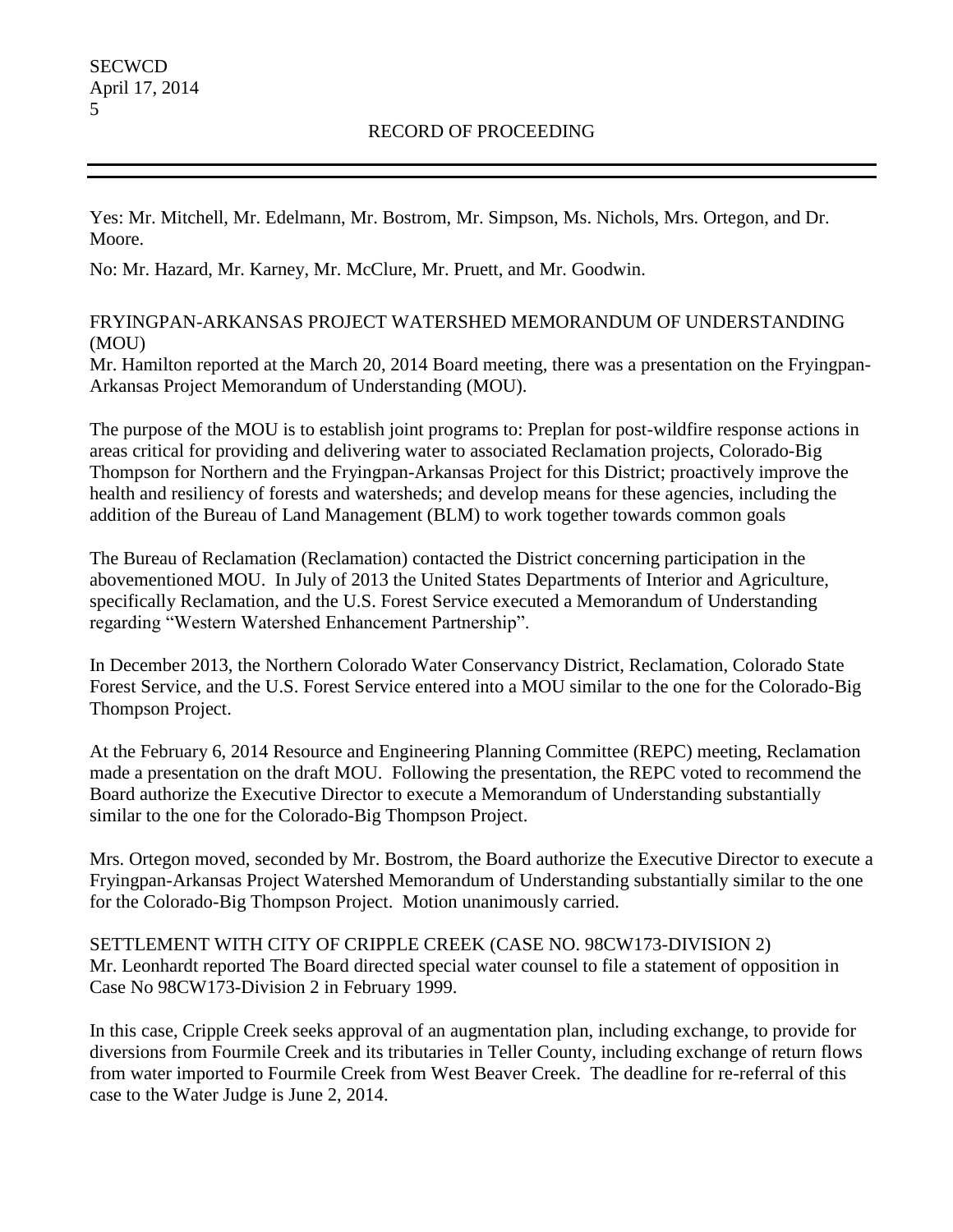The District was primarily concerned with: (1) ensuring that the proposed decree protects the District's delivery of allocated Project water to its constituents on Fourmile Creek (2) ensuring that the water transported from the West Beaver Creek basin is not improperly characterized as "foreign" or "transbasin" water and (3) ensuring that the proposed conditional water rights and conditional appropriative rights of exchange will not cause injury to the District. The proposed decree dated April 4, 2014 includes appropriate terms and conditions to protect deliveries of allocated Project water and will not cause injury to the District. At the District's request, counsel for Cripple Creek also removed any implication from the decree that the water sent from Fourmile Creek to West Beaver Creek was "foreign" or "transbasin" water.

Mr. Bostrom moved, seconded by Mr. Simpson, to authorize legal counsel to enter into a stipulation with Cripple Creek consenting to entry of a decree that is no less restrictive on Cripple Creek and no less protective of the District than the proposed decree dated April 4, 2014. Motion unanimously carried.

## SUPPORT OF COLORADO WATER STEWARDSHIP PROJECT CONTRIBUTION

The Board previously adopted Resolution No. 2014-02D, in Support of the Colorado Water Stewardship Project and In Opposition to Public Trust Doctrine. Also, Colorado Water Congress Executive Director Doug Kemper discussed the activities of the Colorado Water Stewardship Project during his presentation to the Board at the October 2013 Board meeting.

Lee Miller reported the Colorado Water Stewardship Project is a consortium of water utilities, policy makers and consumers committed to smart water policy that ensures sustainable water supplies. Formed by the Colorado Water Congress Board, the consortium generates and disseminates information to stakeholders and constituents that addresses threats to Colorado's water sustainability – including any proposed Public Trust Doctrine initiatives.

The consortium is a conduit for communication regarding constructive, commonsense water principles and policies. The consortium promotes sound use of the state's prior appropriation system and warns against radical proposals that threaten Colorado's agricultural heritage, economic stability, and water storage projects that safeguard supplies in times of drought. Specifically, the project will monitor any ballot filings or legal actions for a Public Trust Doctrine, assess the public level of knowledge and support for the doctrine, and create and implement a communication and action plan to inform water stakeholders.

Mr. Hazard moved, seconded by Mr. Goodwin, that the Board authorize the Executive Director to make a \$10,000 contribution to the Colorado Water Stewardship Project. Motion unanimously carried.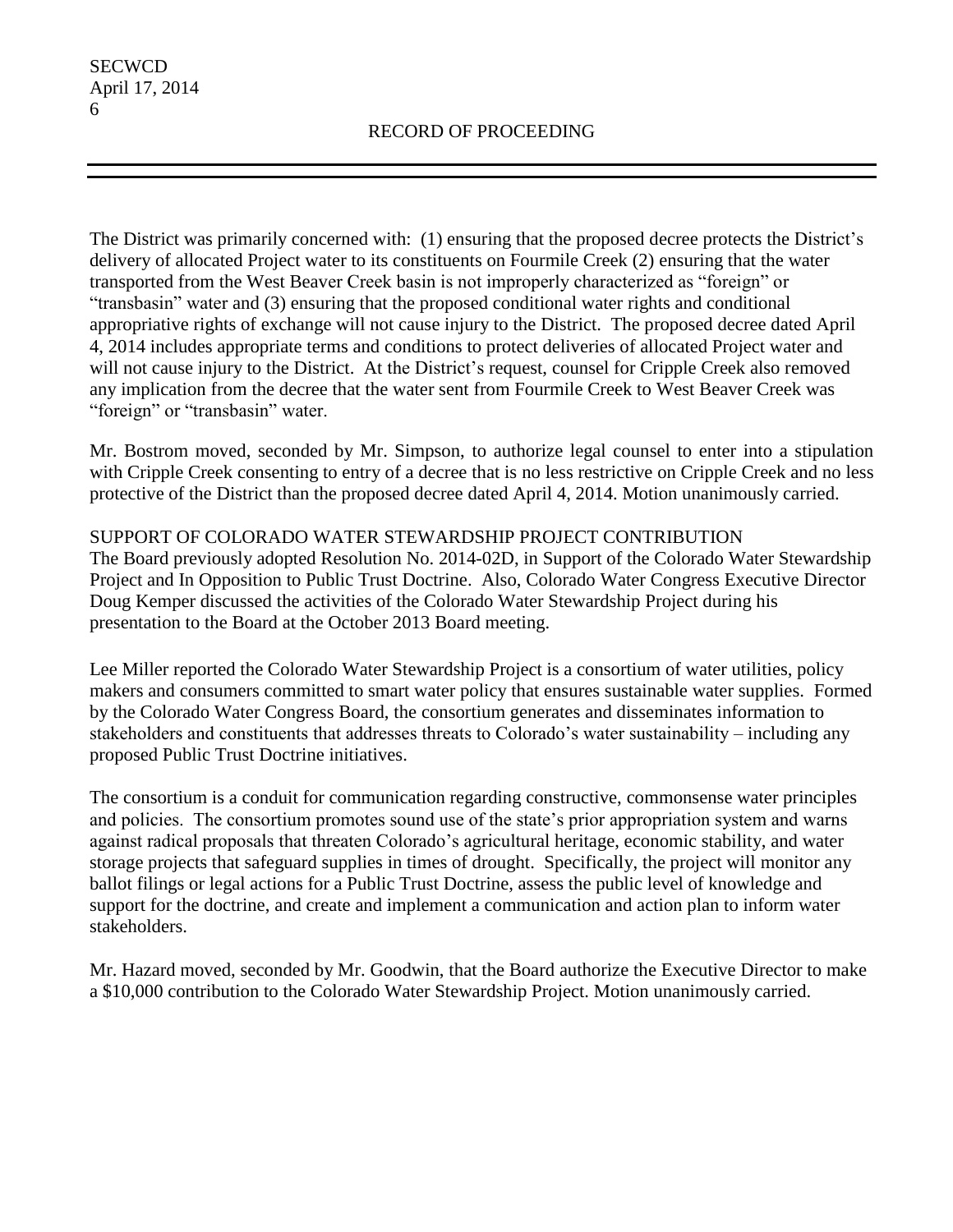### **MONTHLY REPORTS:**

### U.S. BUREAU OF RECLAMATION REPORT

Terry Dawson provided a PowerPoint presentation reviewing the following:

- As of April 14, there were 195,543 acre-feet stored in Pueblo Reservoir; 129,145 acre-feet of Project water; 35,266 acre-feet of Excess Capacity water; 30,955 acre-feet of Winter water.
- There is currently 127,804 acre-feet of Project space in Pueblo Reservoir and 70,161 acre-feet of space in Turquoise and Twin Lakes Reservoirs.
- Project Reservoirs: Turquoise 80%; Twin Lakes 85%; Pueblo 99%
- Time Series Snowpack Summary for Upper Colorado River Basin and Arkansas River Basin
- Diurnal Activity

Mrs. Dawson reported the April import forecast is 73,900 acre-feet. Mt. Elbert conduit is running at full capacity. The movement of water will be adjusted according to the forecast and customer's needs. Thomasville is showing runoff may start early. It is the fourth highest snowpack since 1991.

Mrs. Dawson reported the 8-14 day temperature outlook is showing higher probability for warmer than average temperatures across the Upper Colorado River basin and Colorado, likely ramping up rapid snowmelt next week. It is expected warmer and wetter in late fall to spring and drier in the summer.

## DIVISION ENGINEER'S REPORT

Mr. Witte reviewed the following:

- River and Reservoir Reports
	- o Arkansas River Daily Report. River Call is:

| $(1)$ 12/3/1884  | Catlin                                           |
|------------------|--------------------------------------------------|
| $(2)$ 12/3/1884  | Las Animas                                       |
| $(3)$ 11/30/1875 | Lamar                                            |
| $(4)$ 1/29/1885  | <b>Buffalo</b>                                   |
|                  | http://www.dwr.state.co.us/div2/aras/arascal.asp |

• Current River/Reservoir Operations

- o Low flow conditions
	- John Martin Storage
		- Began transfer from Conservation Storage on April 7, 2014
		- Conservation Storage transfer completed April 12, 2014
- Division Engineers Office has reviewed Rule 14 Replacement Plans to replace well depletions o Total temporary pumping approvals:
	- AGUA 5,466
		- **CWPDA** 14,666
		- $-LAWMA$  10,132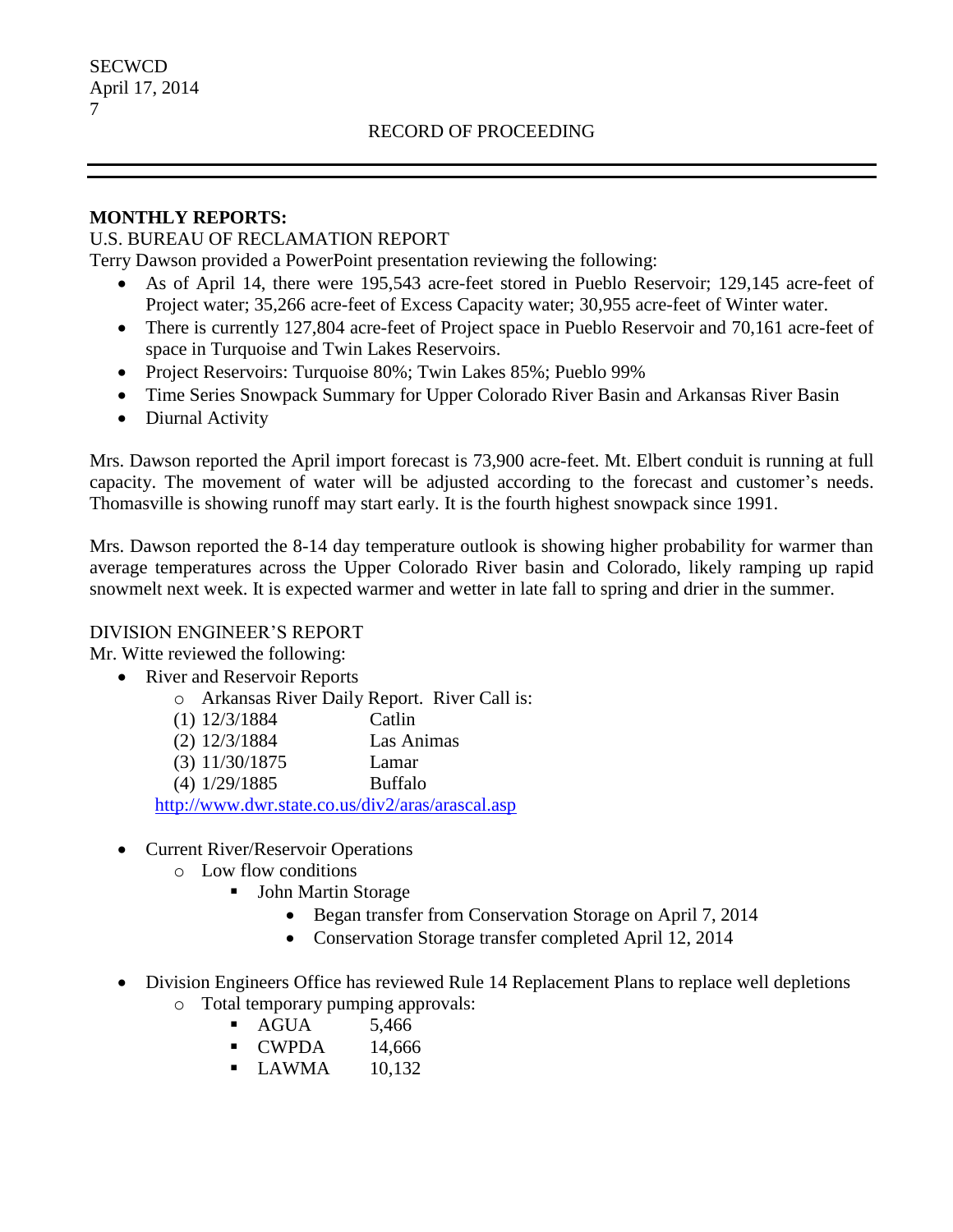### **SECWCD** April 17, 2014 8

## RECORD OF PROCEEDING

- o Replacement supplies will be needed to preserve the ability of a number of municipal and domestic well users who are members of CWPDA
- Compact Issues
	- o Rule 14 Plans reviewed
		- AGUA: 313 wells approved to pump 8,231 acre-feet, estimated depletions 4,117 acre-feet
		- CWPDA: 972 wells approved to pump 33,000 acre-feet, estimated depletions 17,677 acre-feet.
		- LAWMA: 495 wells approved to pump 60,756 (68,160) acre-feet, estimated depletions 11,900 acre-feet
		- Totals: 1,780 wells approved to pump 101,987 acre-feet, with estimated depletion 33,694 acre-feet
	- o Rule 10 Plans and comments are under review ,decision expected May 1, 2014
	- o Great Plains Resources submitted their Substitute Supply Plan application, and it is being evaluated.

#### U.S. GEOLOGICAL SURVEY REPORT No report.

STATE LEGISLATION UPDATE

Lee Miller stated the Colorado Constitution limits the length of regular legislative session to no more than 120 consecutive calendar days. We are into the stretch run: the last day upon which the General Assembly may adjourn sine die is May 8, 2014. The General Assembly may adjourn earlier than that date, but not later than May 8.

For most of the water bills we have reported on this session, time is running short for passage by both House and Senate. Hearing and floor schedules change rapidly, and negotiations for some of the bills has become intense. The State Affairs bill status sheet of water bills was provided to the Board.

Discussions have been ongoing between Senate and House leadership on plans for the upcoming Water Resources Review Committee to be held this summer and fall. No plans have been disclosed at this time.

## **PRESENTATIONS CONTINUED:**

Lee Miller continued his PowerPoint presentation, *Winter Water Storage Program (WWSP) a Primer,* reviewing the following:

- Protection of the Winter Water Storage Program-District's Obligations
- District's Obligation's Under the Decree
- District's Role in Water Court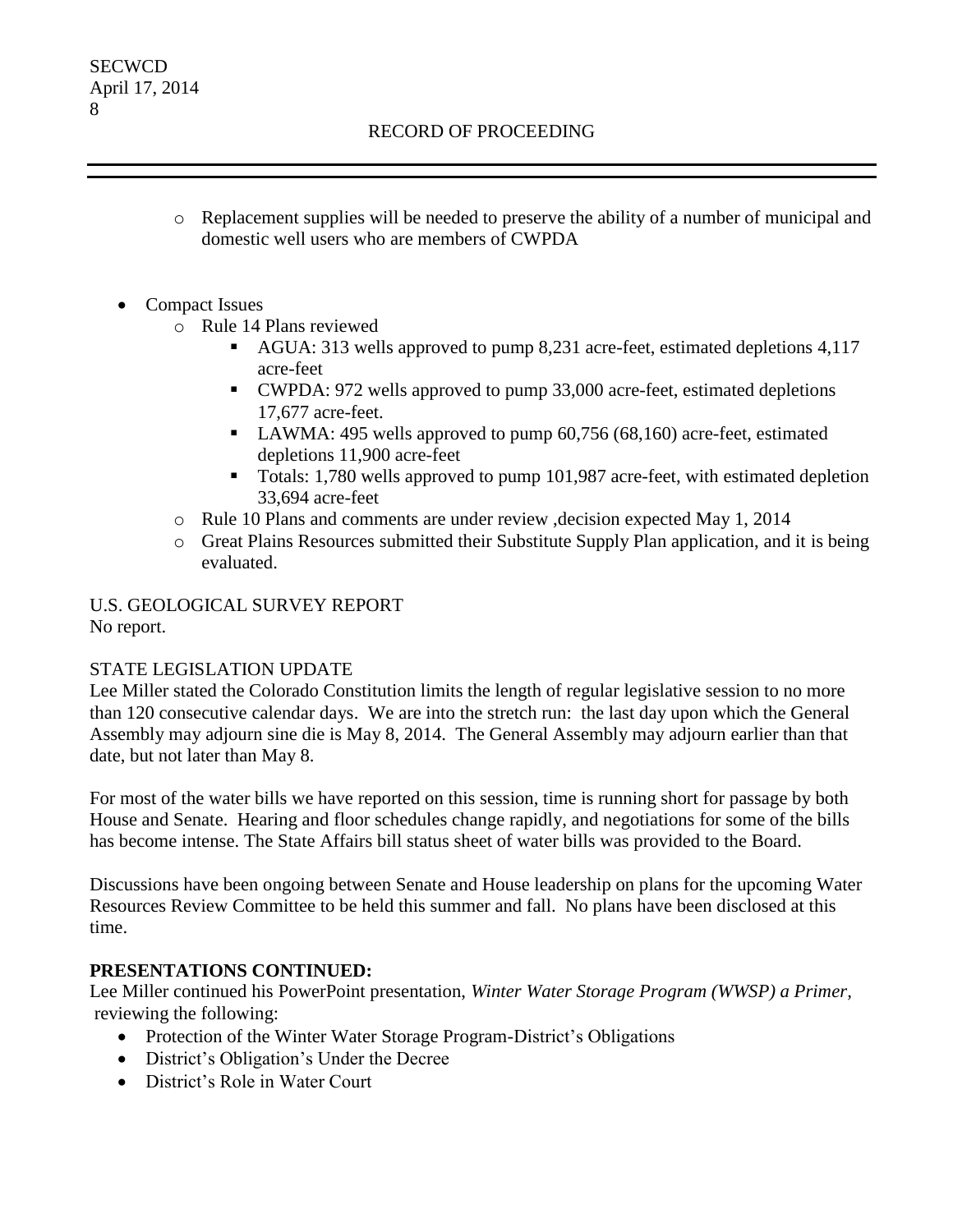### NRCS COLORADO BASIN OUTLOOK REPORT April 1, 2014

Mr. Hamilton reported the Colorado Basin Outlook Report for April 1, 2014 was posted to the Board website and a copy was in their Board binders. The monthly report will be posted and provided in their binders each month.

For the entire Arkansas basin, the April 1, 2014 snowpack was 112 percent of median, but the Upper Arkansas sub-basin was 134 percent of median, while the Cucharas and Huerfano sub-basins were 72 percent of median, and the Purgatoire sub-basin was 58 percent of median. The April – July streamflow forecast for the Arkansas River at Salida is 115 percent of average.

Upper Colorado basin received 118 percent of average precipitation during March. The April 1, 2014 snowpack total of 131 percent of median already exceeds the typical peak snow water equivalent (SWE). The watershed snowpack analysis for the Roaring Fork basin is 121 percent of median.

## **INFORMATIONAL ITEMS:**

The Board was provided written material on the following topics, which were posted to the Board website:

- Water Court Résumé
- Legal Quarterly Report
- Arkansas River Basin Water Forum, April 23-24, La Junta

President Long recessed the meeting at 11:23 a.m., to convene the Enterprise meeting.

## **EXECUTIVE SESSION:**

Lee Miller said a request had been made for the Southeastern Colorado Water Conservancy District to enter Executive Session for the purpose of:

Discussion with legal counsel on the on the following cases:

- 1. St. Charles Mesa Water District (Case No. 13CW19)
- 2. Town of Fowler (Case No. 13CW7)
- 3. Catlin Augmentation Association and Colorado Division of Parks and Wildlife (Case No. 12CW94)
- 4. City of La Junta (Case No. 11CW13)
- 5. Gary Shane (Case No. 11CW3)
- 6. Lower Arkansas Valley Water Conservancy District and Super Ditch (Case No. 10CW4)
- 7. Colorado Water Protective and Development Association (Case Nos. 07CW127 and 07CW128)
- 8. United Feeders, Inc. (Case No.3022)

## Pursuant to:

 $\Box$  C.R.S. §24-6-402(4)(b): (Conferences with an attorney for the local public body for the purposes of receiving legal advice on specific legal questions)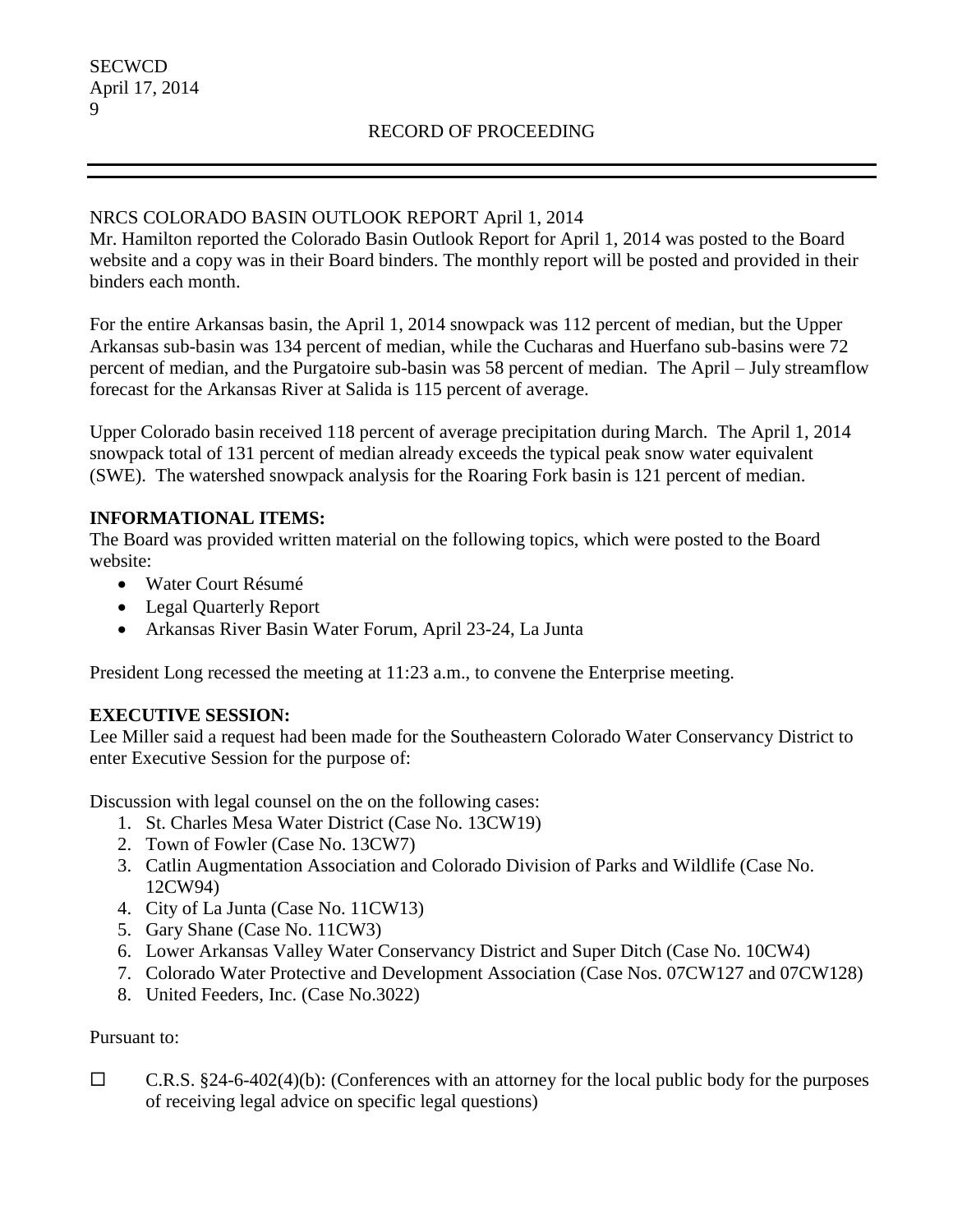$\Box$  C.R.S. §24-6-402(4)(e): (Determining positions relative to matters that may be subject to negotiations; developing strategy for negotiations; and instructing negotiators)

The presence of the following persons is requested at this Executive Session:

- 1. Non-Excused Board Members (state for the record any who are excused)
	- a. [David Simpson is excused (for item 1?)]
- 2. Executive Director
- 3. General Counsel
- 4. Special Water Counsel
- 5. Director of Engineering and Resource Management

Minutes will be electronically recorded as required by the Colorado Open Meeting Act.

Dr. Moore moved, seconded by Mr. Goodwin, to convene into Executive Session. Motion unanimously carried.

President Long convened the District meeting at 11:53 a.m. to go into Executive Session, the District meeting was reconvened at 12:50 p.m.

## **REPORT OUT OF EXECUTIVE SESSION:**

Lee Miller reported the Directors discussed with legal counsel and received legal advice regarding the following:

- 1. St. Charles Mesa Water District (Case No. 13CW19)
- 2. Town of Fowler (Case No. 13CW7)
- 3. Catlin Augmentation Association and Colorado Division of Parks and Wildlife (Case No. 12CW94)
- 4. City of La Junta (Case No. 11CW13)
- 5. Gary Shane (Case No. 11CW3)
- 6. Lower Arkansas Valley Water Conservancy District and Super Ditch (Case No. 10CW4)
- 7. Colorado Water Protective and Development Association (Case Nos. 07CW127 and 07CW128)
- 8. United Feeders, Inc. (Case No.3022)

There was no action recommended during Executive Session.